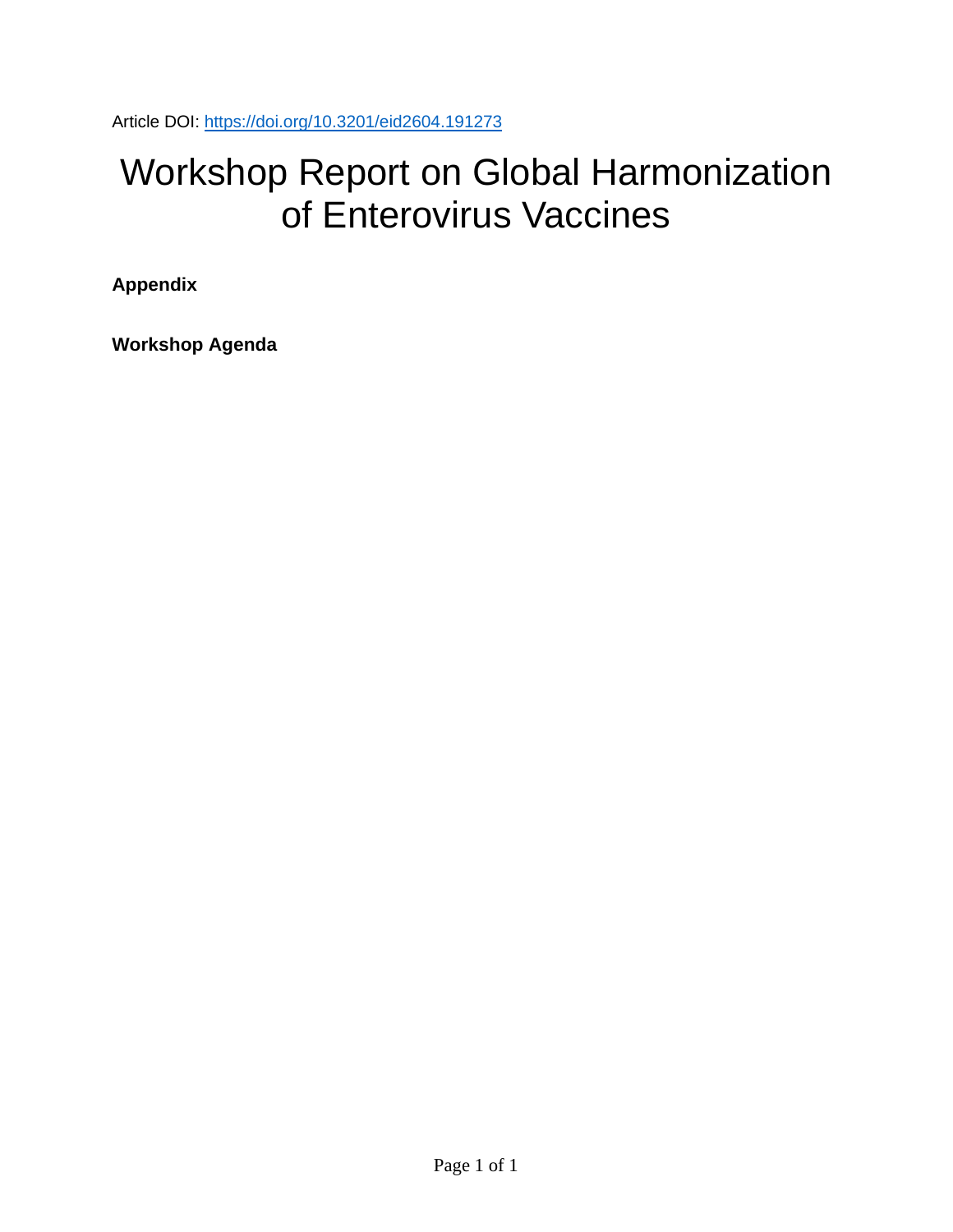## May 2<sup>ed</sup>, 2019

| Venue: Howard Civil Service International House, Room 101<br>AGENDA 議程 |                                                                                                    |                                                                                                                                         |                                                           |  |  |
|------------------------------------------------------------------------|----------------------------------------------------------------------------------------------------|-----------------------------------------------------------------------------------------------------------------------------------------|-----------------------------------------------------------|--|--|
|                                                                        |                                                                                                    |                                                                                                                                         |                                                           |  |  |
| <b>TIME</b>                                                            | <b>TOPIC</b>                                                                                       | <b>SPEAKER</b>                                                                                                                          | <b>MODERATOR</b>                                          |  |  |
|                                                                        | 08:30-09:00 Registration                                                                           |                                                                                                                                         |                                                           |  |  |
|                                                                        | 09:00-09:10 Opening Remark                                                                         | Dr. Peter Wu-Shou Chang<br>(張武修委員)<br>Member of the Control<br>Yuan, Taiwan<br>Dr. Kung-Yee Liang<br>(梁賡義院長)<br>President, NHRI, Taiwan |                                                           |  |  |
| 09:10-09:30                                                            | <b>Polio Vaccines and Poliovirus</b><br>eradication                                                | Dr. Kutub Mahmood<br>PATH, USA                                                                                                          | Dr. Mei-Shang Ho                                          |  |  |
|                                                                        | <b>Global harmonization of Sabin IPV</b><br>09:30-10:00 with established International<br>standard | Dr. Kutub Mahmood<br>PATH, USA<br>Dr. Javier Martin<br>NIBSC, UK                                                                        | (何美鄉教授)<br>Academia Sinica,<br>Taiwan                     |  |  |
|                                                                        | 10:00-10:15 Coffee Break                                                                           |                                                                                                                                         |                                                           |  |  |
|                                                                        | <b>II. Global Harmonization of EV-A71 Vaccines</b>                                                 |                                                                                                                                         |                                                           |  |  |
| 10:15-10:35                                                            | Global harmonization of EV-A71<br>vaccines: overview                                               | Dr. Javier Martin<br>NIBSC, UK                                                                                                          | Dr. Mei-Shang Ho<br>(何美鄉教授)<br>Academia Sinica,<br>Taiwan |  |  |
| 10:35-11:05                                                            | EV-A71 vaccine animal model:<br>experience sharing                                                 | Mr. Charles Jia-Chuan Hsu<br>(許家銓)<br>FDA, Taiwan                                                                                       |                                                           |  |  |
| 11:05-11:20                                                            | Quantification of EV-A71 vaccine<br>antigens: experience sharing                                   | Dr. Tzu-Yu Weng (翁子玉)<br>NHRI, Taiwan                                                                                                   |                                                           |  |  |
| 11:20-11:40                                                            | Quantification of EV-A71 vaccine<br>antigens: perspectives from<br>Adimmune                        | Dr. Charlie Chen (陳昌立)<br>Adimmune, Taiwan                                                                                              | Prof. Oliver Yoa-Pu Hu,<br>(胡幼圃講座教授)<br>Taipei Medical    |  |  |
| 11:40-12:00                                                            | Quantification of EV-A71 vaccine<br>antigens: experience sharing                                   | Dr. Scott Lee (李祥吉)<br>Medigen, Taiwan                                                                                                  | University, Taiwan                                        |  |  |
| 12:00-12:30                                                            | Global harmonization of EV-A71                                                                     | Dr. Javier Martin                                                                                                                       |                                                           |  |  |